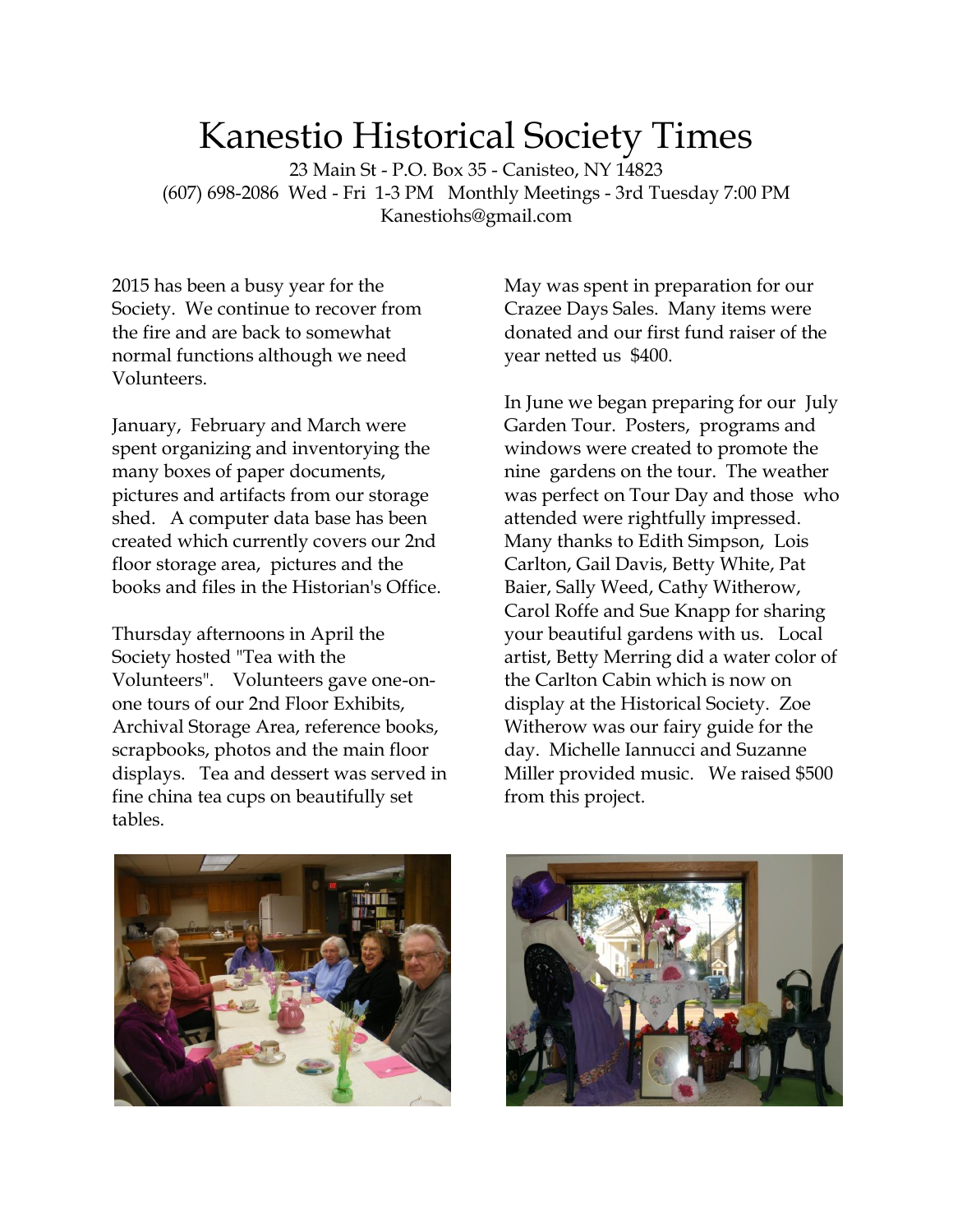August was a busy month as we tackled the storage shed. Stan Arthur installed temporary lighting and we are sorting through the collection looking for items that need to be cleaned and put back into displays. There is still much work that needs to be done in the shed but we need volunteers.

The Class of 1965 held their 50 year class reunion and several of the attendees spent time reminiscing with the exhibits we prepared for them. Thanks to Nancy Hartman and her committee for including us. DID YOU KNOW that we have old yearbooks, Totems, class graduation pictures, programs from musicals, plays and sporting events for your use and reference.



John Marshberger from Norfolk, VA, Joel Wiegand from Sioux City, IA and Larry Wortz from Emmetsburg, MD and their families on their way to Plymouth Mass for a reunion of the crews of the USS Canisteo. These people went out of their way to visit the town that bore their ship's name. They gave us a call and we were able to open the building for them and share our collection of items from the ship.

#### DONATION



Valarie Davidsen donated this replica model of the Prince de Neutchatel . This model is one of 3 built by Dr. Donald Davidsen. Dr. Davidsen was a wellknown Canisteo Veterinarian, Legislator for Steuben County, Assemblyman and Commissioner of Agriculture for NYS.

### Memorial Contributions

Memorial Contributions are used to buy the larger ticket items that our operating budget cannot cover. Memorial Contributions cannot be used to pay utilities, insurance or other operating expenses.

This year the memorial fund has purchased a projector to be used with our computer and a large display cabinet.

Donations were made in the names of Elizabeth McPherson, William Tucker, David Simpson, Richard "Pete" Stephens and David Smith.

Memorial Committee : Tom Kittle, Margaret Koch, Margaret Stephens, Gail Davis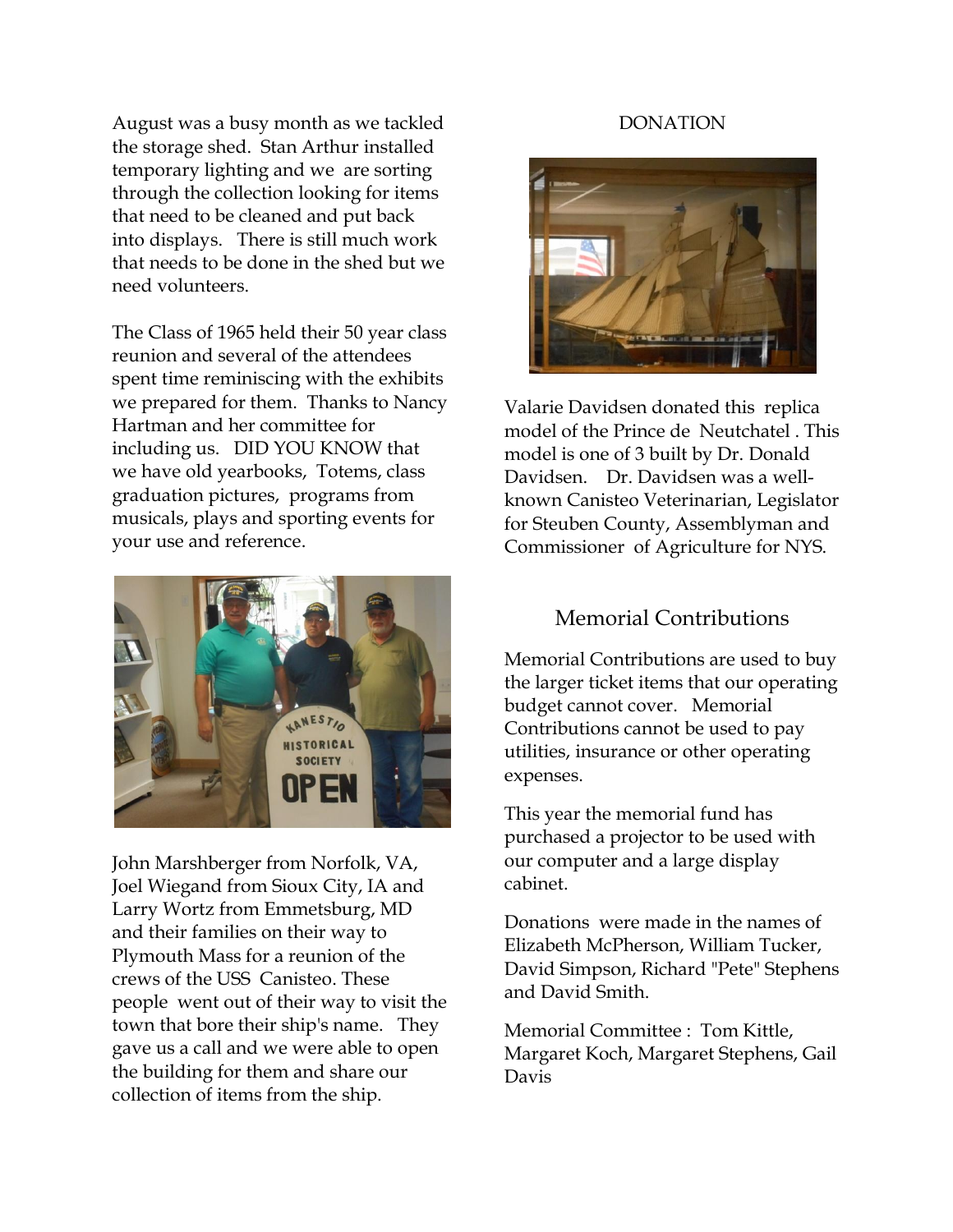### HELP NEEDED VOLUNTEERS

willing to greet visitors during archival area on the 2nd floor. We need volunteers to help with displays and windows. We also need people who are our open hours to free volunteers to work in the

### Upcoming Programs

Sept 15 - 7PM Mr. Walter Hollien presentation on restoration of old mills.

Oct 20 - Mr. Carroll Wade from Jasper will tell the story of his Uncle Carroll Whipple's WWII Adventures

Nov. 3 - Election Day Pie Sale and Crafts. 9 AM - noon

Nov 17 - 6PM. Harvest Supper. Bring dish to pass, table service and beverage. Election of Officers.

Dec. 12 - Christmas Cookie & Craft Sale 9AM to noon.

Dec. 15 - 6 PM Annual Christmas Party

### **Directors**

| <b>Margaret Stephens</b> | 2015 |
|--------------------------|------|
| Jose Huerta              | 2016 |
| Sally Florence           | 2017 |
| <b>Russell Pierce</b>    | 2018 |
| Sue Babbitt              | 2019 |
|                          |      |

### 2015 Officers

George Dickey Co-President Larry Stephens Co-President Jeanne Gore **Secretary** Gail Davis **Treasurer** Sue Babbitt Corresponding Secretary

### We Need your Help

The Society would like to send a newsletter a semi-annually but we need someone to take on this job. Officers will help with articles and information but we need someone with the time and skill to put together a newsletter.

Our source of income for newsletters is dues. The majority of our members hold lifetime membership. We have very few annual memberships and these do not generate enough income to cover newsletter expenses. We ask lifetime members to remember the Historical Society when planning your charitable contributions.

E-mail Delivery

Costs involved in the newsletter (paper, postage, plus time involved) could be reduced if we could deliver your newsletter by e-mail. Please furnish your e-mail address to us at

**Kanestiohs@gmail.com** to be added to our e-mail list